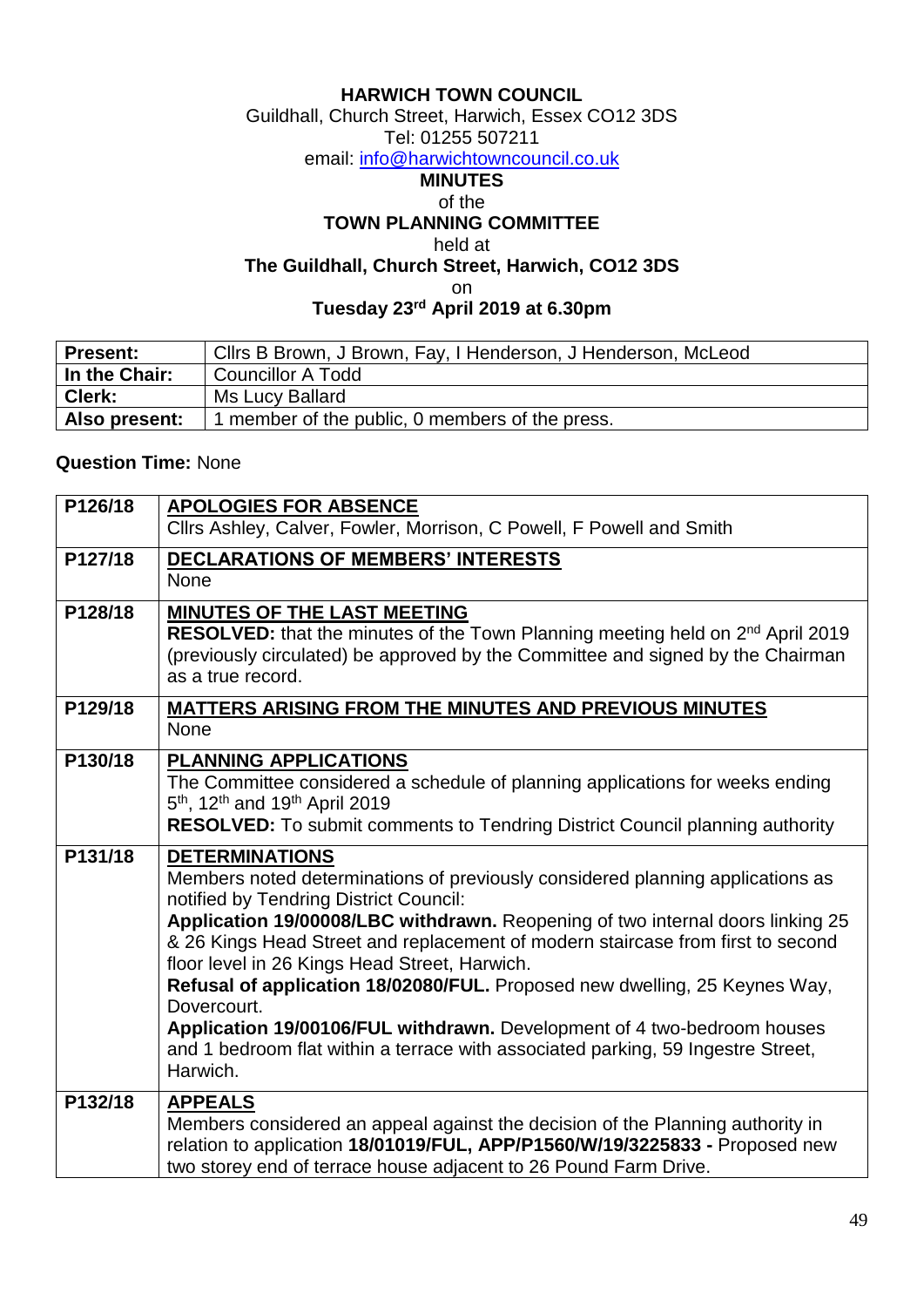|         | <b>RESOLVED:</b> Not to submit, amend with withdraw original comments in relation to<br>the application.<br>18/01142/FUL - 99 Fronks Road, Dovercourt, Harwich, Essex, CO12 4EQ.<br>Appeal dismissed. Noted.                                                                                                                                                                               |
|---------|--------------------------------------------------------------------------------------------------------------------------------------------------------------------------------------------------------------------------------------------------------------------------------------------------------------------------------------------------------------------------------------------|
| P133/18 | <b>MATTERS RECEIVED IN THE POST OR RAISED BY MEMBERS</b><br>Cllr J Brown referred to the visitor numbers attending the Guildhall yesterday and<br>said there were a lot of weeds and rubbish outside the building which need<br>attending to. Cllr I Henderson said that the district council took on responsibility for<br>the weeding but that he would raise it with the Tourism Group. |
| P134/18 | DATE OF NEXT MEETING<br>The next Town Planning meeting is to be held at The Guildhall, Church Street,<br>Harwich, on Tuesday 14th May 2019 at 6.30pm.                                                                                                                                                                                                                                      |

The Chairman thanked all members of the committee and wished everyone well in the forthcoming election. He closed the meeting at 6.53pm

# **CHAIRMAN** DATE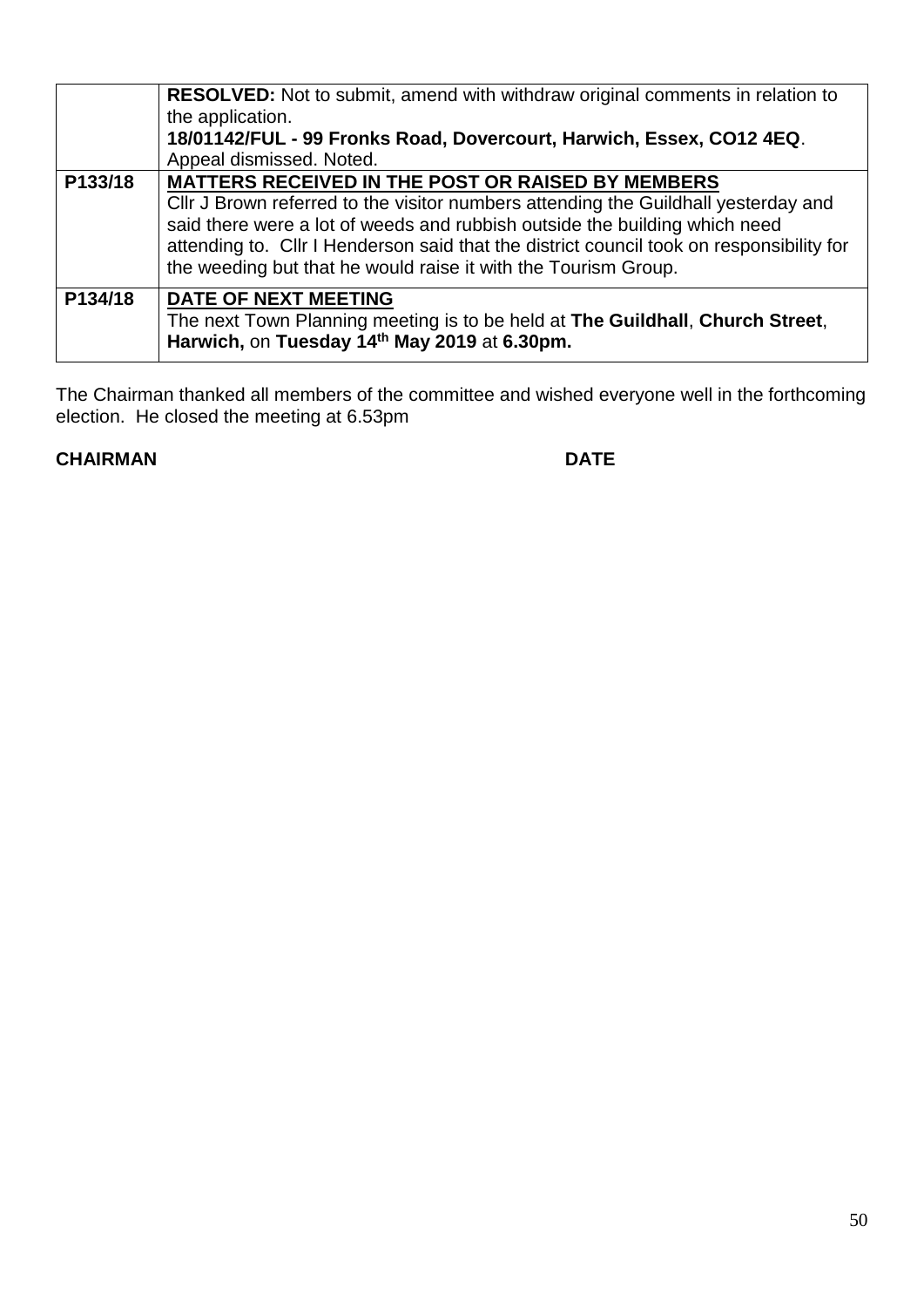# **APPENDIX A**

HARWICH TOWN COUNCIL: Recommendations of the Planning Committee Meeting held on 23<sup>rd</sup> April 2019

| <b>WEEK ENDING 5 APRIL 2019</b>                                                                          |                                                                                                                                                                                                                                                                                                                      |                     |  |  |  |
|----------------------------------------------------------------------------------------------------------|----------------------------------------------------------------------------------------------------------------------------------------------------------------------------------------------------------------------------------------------------------------------------------------------------------------------|---------------------|--|--|--|
| 19/00315/FUL<br><b>Mr Mark Tricker</b><br>638 Main Road<br>Dovercourt                                    | Proposed part double and<br>part single storey front<br>extension and front door to<br>be moved from the side to the<br>front.                                                                                                                                                                                       | <b>No Objection</b> |  |  |  |
| 19/00519/FUL<br>Mr Sandum<br><b>Custom House</b><br>Main Road                                            | Proposed outbuildings to<br>create new cycle and bin<br>stores.                                                                                                                                                                                                                                                      | <b>No Objection</b> |  |  |  |
| 19/00522/LUPROP<br>Mr and Mrs D Harris<br>676 Main Road<br><b>Harwich</b><br>(For Information Only)      | Proposed loft conversion<br>including a rear facing<br>dormer.                                                                                                                                                                                                                                                       | <b>Noted</b>        |  |  |  |
| 19/00523/FUL<br>Mr Carl Richardson<br>Arundel<br><b>Fronks Avenue</b><br>Dovercourt                      | Proposed loft conversion<br>incorporating dormer, internal<br>alterations, improvements to<br>layout, new entrance porch,<br>two storey garage extension,<br>replacement of existing tiled<br>roof with natural slate,<br>replacement of all windows<br>with powder coated<br>aluminium units and cedar<br>cladding. | <b>No Objection</b> |  |  |  |
| <b>WEEK ENDING 12 APRIL 2019</b>                                                                         |                                                                                                                                                                                                                                                                                                                      |                     |  |  |  |
| 19/00531/HHPNOT<br>Eric Richardson<br>(For Information Only)<br>49 Williamsburg Avenue<br><b>Harwich</b> | Proposed single storey rear<br>conservatory with pitched<br>slate roof and 3 velux<br>windows, 4m depth and 3.8m<br>height.                                                                                                                                                                                          | <b>Noted</b>        |  |  |  |
| 19/00533/FUL                                                                                             |                                                                                                                                                                                                                                                                                                                      | No Objection        |  |  |  |